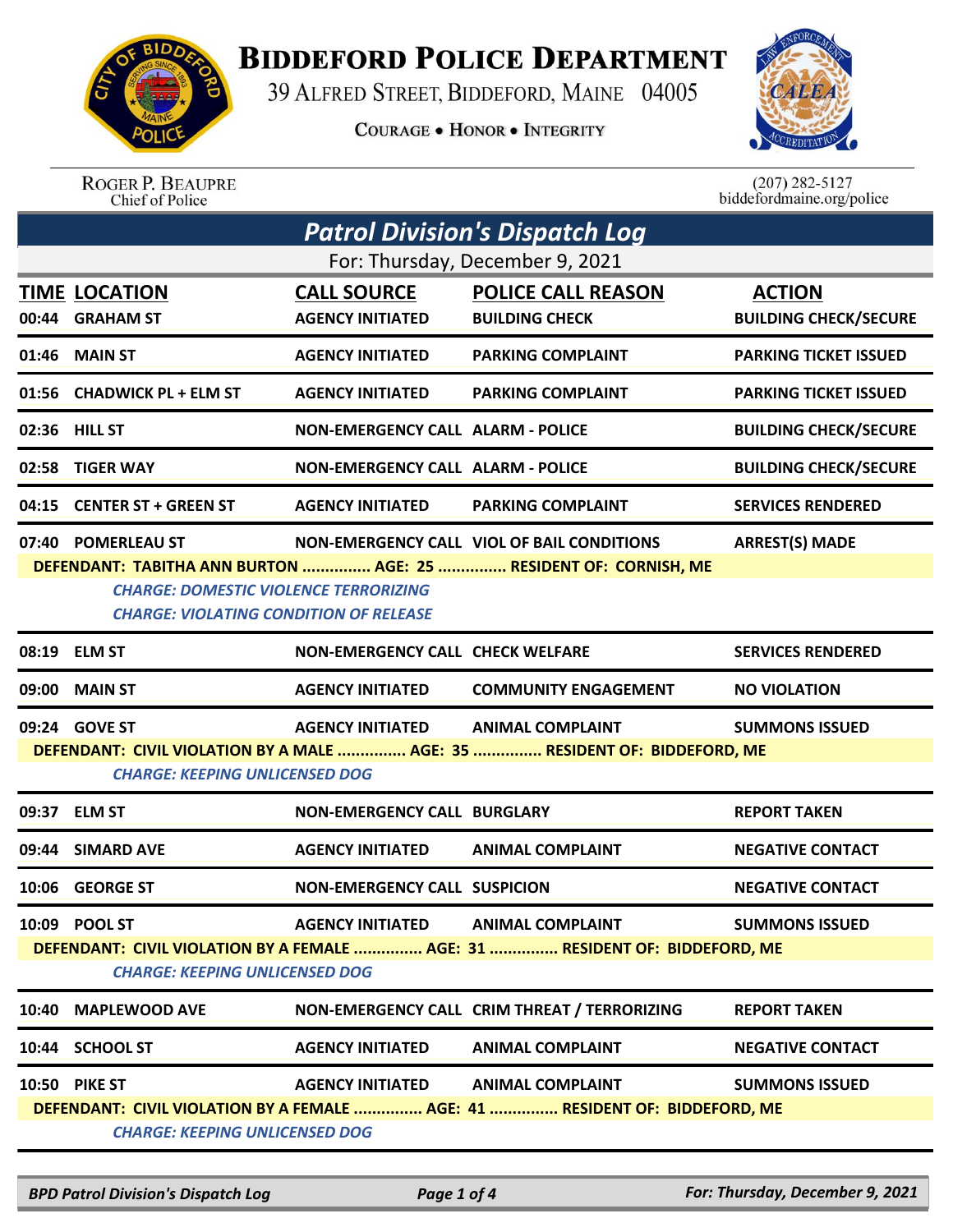|       | <b>TIME LOCATION</b><br><b>HILL ST</b>                                     | <b>CALL SOURCE</b>                     | <b>POLICE CALL REASON</b>                                                                              | <b>ACTION</b>            |
|-------|----------------------------------------------------------------------------|----------------------------------------|--------------------------------------------------------------------------------------------------------|--------------------------|
| 10:57 |                                                                            | <b>RADIO</b>                           | <b>IMPOUND GATE</b>                                                                                    | <b>SERVICES RENDERED</b> |
|       | 11:04 ACORN ST                                                             | <b>AGENCY INITIATED</b>                | <b>ANIMAL COMPLAINT</b>                                                                                | <b>SERVICES RENDERED</b> |
| 11:09 | <b>MIDDLE ST</b>                                                           | <b>AGENCY INITIATED</b>                | <b>ANIMAL COMPLAINT</b>                                                                                | <b>NEGATIVE CONTACT</b>  |
| 12:02 | <b>MAIN ST + EMERY ST</b><br><b>61 YEAR-OLD OPERATOR FROM PORTLAND, ME</b> | <b>AGENCY INITIATED</b>                | <b>TRAFFIC ENFORCEMENT</b><br>TRAFFIC WARNING: OPERATING VEHICLE WITH INADEQUATE BRAKE LIGHTS          | <b>WARNING ISSUED</b>    |
|       | 12:02 ELM ST                                                               |                                        | NON-EMERGENCY CALL CRIM THREAT / TERRORIZING                                                           | <b>REPORT TAKEN</b>      |
|       | 12:20 BARRA RD                                                             | <b>NON-EMERGENCY CALL SUSPICION</b>    |                                                                                                        | <b>SERVICES RENDERED</b> |
| 12:25 | <b>WENTWORTH ST</b>                                                        | NON-EMERGENCY CALL DISTURBANCE / NOISE |                                                                                                        | <b>SERVICES RENDERED</b> |
|       | 12:50 FOSS ST                                                              | <b>AGENCY INITIATED</b>                | <b>ANIMAL COMPLAINT</b>                                                                                | <b>NEGATIVE CONTACT</b>  |
| 12:54 | <b>WINDSOR LN</b>                                                          | <b>AGENCY INITIATED</b>                | <b>ANIMAL COMPLAINT</b>                                                                                | <b>NEGATIVE CONTACT</b>  |
|       | 13:00 FOSS ST                                                              | <b>AGENCY INITIATED</b>                | <b>ANIMAL COMPLAINT</b>                                                                                | <b>NEGATIVE CONTACT</b>  |
| 13:08 | <b>WINTER ST</b>                                                           | <b>AGENCY INITIATED</b>                | <b>ANIMAL COMPLAINT</b>                                                                                | <b>NEGATIVE CONTACT</b>  |
|       | 13:16 WESTFIELD ST                                                         | <b>AGENCY INITIATED</b>                | <b>ANIMAL COMPLAINT</b>                                                                                | <b>SERVICES RENDERED</b> |
|       | 13:16 ALFRED ST                                                            | NON-EMERGENCY CALL OUT FOR FOLLOW UP   |                                                                                                        | <b>SERVICES RENDERED</b> |
|       | 13:21 WESTFIELD ST                                                         | <b>AGENCY INITIATED</b>                | <b>ANIMAL COMPLAINT</b>                                                                                | <b>NEGATIVE CONTACT</b>  |
|       | 13:21 POOL ST                                                              |                                        | NON-EMERGENCY CALL VEHICLE CRASH - POLICE ONLY                                                         | <b>REPORT TAKEN</b>      |
| 13:31 | <b>PROSPECT ST + WINTER ST</b>                                             | <b>NON-EMERGENCY CALL BOLO</b>         |                                                                                                        | <b>NEGATIVE CONTACT</b>  |
|       | 13:33 PROSPECT ST                                                          | <b>AGENCY INITIATED</b>                | <b>ANIMAL COMPLAINT</b>                                                                                | <b>GONE ON ARRIVAL</b>   |
|       | 13:46 SOUTH ST                                                             | <b>NON-EMERGENCY CALL SUSPICION</b>    |                                                                                                        | <b>SERVICES RENDERED</b> |
|       | 13:48 RAYMOND ST<br><b>CHARGE: KEEPING UNLICENSED DOG</b>                  | <b>AGENCY INITIATED</b>                | <b>ANIMAL COMPLAINT</b><br>DEFENDANT: CIVIL VIOLATION BY A FEMALE  AGE: 33  RESIDENT OF: BIDDEFORD, ME | <b>SUMMONS ISSUED</b>    |
| 14:00 | <b>RAYMOND ST</b>                                                          | <b>AGENCY INITIATED</b>                | <b>ANIMAL COMPLAINT</b>                                                                                | <b>SERVICES RENDERED</b> |
| 14:07 | <b>RAYMOND ST</b>                                                          | <b>AGENCY INITIATED</b>                | <b>ANIMAL COMPLAINT</b>                                                                                | <b>NEGATIVE CONTACT</b>  |
|       | 14:14 SHELTRA AVE                                                          | <b>AGENCY INITIATED</b>                | <b>ANIMAL COMPLAINT</b>                                                                                | <b>NEGATIVE CONTACT</b>  |
|       | 14:19 SHELTRA AVE                                                          | <b>AGENCY INITIATED</b>                | <b>ANIMAL COMPLAINT</b>                                                                                | <b>SERVICES RENDERED</b> |
| 14:23 | <b>WINTER GARDEN</b>                                                       | <b>AGENCY INITIATED</b>                | <b>ANIMAL COMPLAINT</b>                                                                                | <b>NEGATIVE CONTACT</b>  |
| 14:30 | <b>GRANITE ST</b>                                                          | <b>AGENCY INITIATED</b>                | <b>ANIMAL COMPLAINT</b>                                                                                | <b>SERVICES RENDERED</b> |
| 14:51 | <b>MAPLEWOOD AVE</b>                                                       | <b>AGENCY INITIATED</b>                | ATTEMPTED/THREATENED SUICIDE REPORT TAKEN                                                              |                          |
| 15:32 | <b>MAIN ST + ALFRED ST</b>                                                 | NON-EMERGENCY CALL DISTURBANCE / NOISE |                                                                                                        | <b>SERVICES RENDERED</b> |
|       |                                                                            |                                        |                                                                                                        |                          |

*BPD Patrol Division's Dispatch Log Page 2 of 4 For: Thursday, December 9, 2021*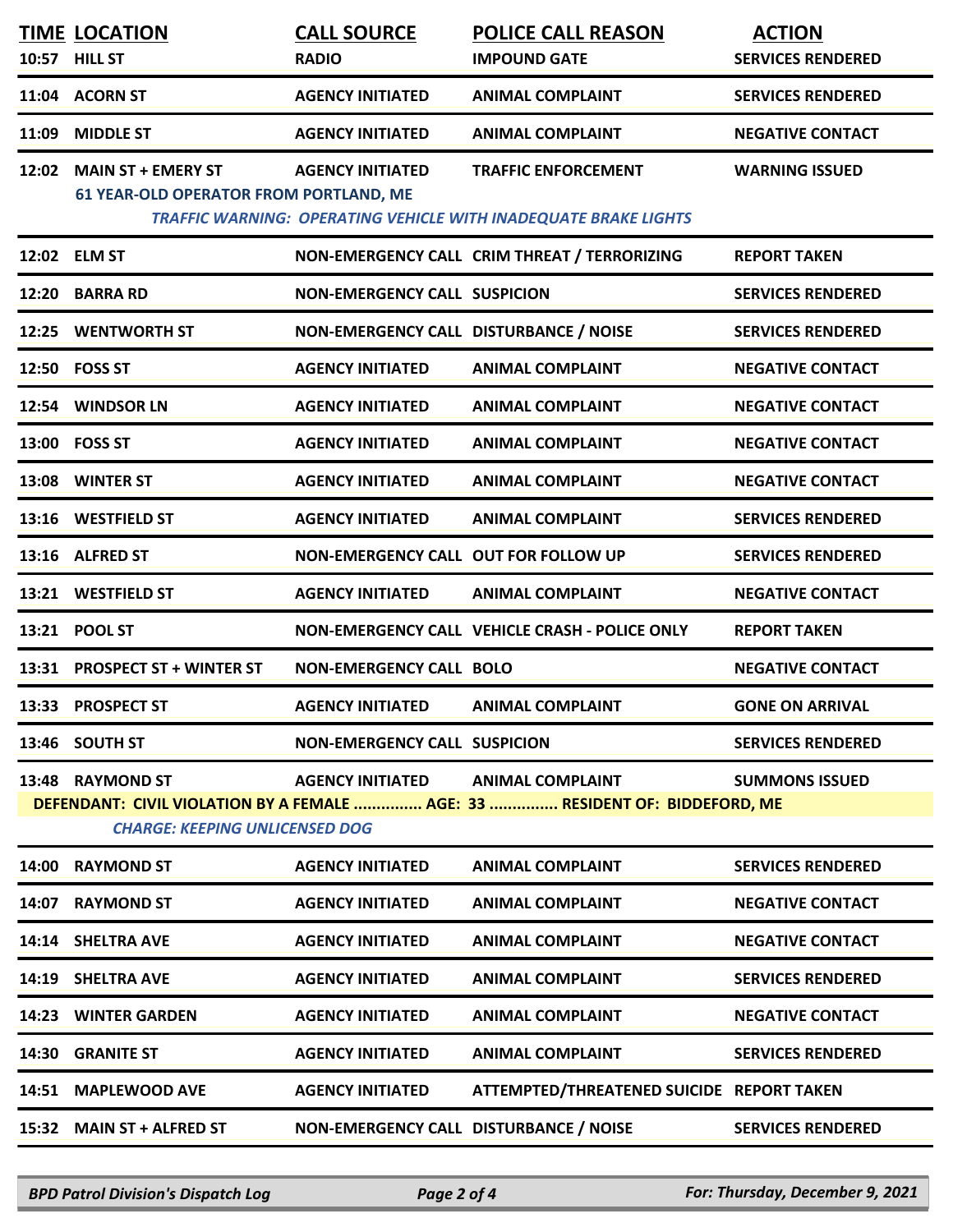|       | <b>TIME LOCATION</b><br>15:38 ELM ST<br>73 YEAR-OLD OPERATOR FROM SACO, ME                                  | <b>CALL SOURCE</b><br><b>AGENCY INITIATED</b>                         | <b>POLICE CALL REASON</b><br><b>TRAFFIC ENFORCEMENT</b>              | <b>ACTION</b><br><b>WARNING ISSUED</b> |  |  |
|-------|-------------------------------------------------------------------------------------------------------------|-----------------------------------------------------------------------|----------------------------------------------------------------------|----------------------------------------|--|--|
|       | <b>TRAFFIC WARNING: FAILURE TO OBEY TRAFFIC CONTROL DEVICE</b>                                              |                                                                       |                                                                      |                                        |  |  |
|       | 16:27 ALFRED ST + ARENA DR                                                                                  | E-911 CALL                                                            | <b>DISABLED VEHICLE</b>                                              | <b>GONE ON ARRIVAL</b>                 |  |  |
|       | 16:27 WEST COLE RD                                                                                          | NON-EMERGENCY CALL ALARM - POLICE                                     |                                                                      | <b>BUILDING CHECK/SECURE</b>           |  |  |
|       | <b>16:37 MAIN ST</b>                                                                                        | NON-EMERGENCY CALL TRESPASSING                                        |                                                                      | <b>SUMMONS ISSUED</b>                  |  |  |
|       | DEFENDANT: MATTHEW RAYMOND CRESSEY  AGE: 40  RESIDENT OF: BIDDEFORD, ME<br><b>CHARGE: CRIMINAL TRESPASS</b> |                                                                       |                                                                      |                                        |  |  |
|       | <b>16:46 HILL ST</b>                                                                                        | E-911 CALL                                                            | 911 MISUSE                                                           | <b>UNFOUNDED</b>                       |  |  |
|       | <b>16:59 MAIN ST</b>                                                                                        |                                                                       | <b>NON-EMERGENCY CALL MENTAL ILLNESS CASES</b>                       | <b>SERVICES RENDERED</b>               |  |  |
|       | 17:12 BOULDER WAY                                                                                           | NON-EMERGENCY CALL SHOPLIFTING                                        |                                                                      | <b>SUMMONS ISSUED</b>                  |  |  |
|       |                                                                                                             | <b>CHARGE: THEFT BY UNAUTHORIZED TAKING OR TRANSFER - SHOPLIFTING</b> | DEFENDANT: HENRY THOMAS COOPER  AGE: 43  RESIDENT OF: SACO, ME       |                                        |  |  |
|       | 17:22 ALFRED ST                                                                                             | NON-EMERGENCY CALL DISABLED VEHICLE                                   |                                                                      | <b>VEHICLE TOWED</b>                   |  |  |
|       | 17:33 ALFRED ST + MAINE TPKE                                                                                |                                                                       | NON-EMERGENCY CALL VEHICLE CRASH - POLICE ONLY                       | <b>SERVICES RENDERED</b>               |  |  |
|       | 17:44 MAIN ST                                                                                               | NON-EMERGENCY CALL ASSIST OTHER AGENCY                                |                                                                      | <b>NEGATIVE CONTACT</b>                |  |  |
|       | 18:12 ALFRED ST                                                                                             | NON-EMERGENCY CALL PAPERWORK                                          |                                                                      | <b>SUMMONS ISSUED</b>                  |  |  |
|       |                                                                                                             | <b>CHARGE: THEFT BY UNAUTHORIZED TAKING OR TRANSFER - SHOPLIFTING</b> | DEFENDANT: GARRET DAVID LABONTE  AGE: 42  RESIDENT OF: BIDDEFORD, ME |                                        |  |  |
|       | 18:19 ALFRED ST + DENTAL AVE                                                                                | <b>AGENCY INITIATED</b>                                               | <b>TRAFFIC ENFORCEMENT</b>                                           | <b>WARNING ISSUED</b>                  |  |  |
|       | <b>41 YEAR-OLD OPERATOR FROM BIDDEFORD, ME</b>                                                              |                                                                       | <b>TRAFFIC WARNING: OPERATING WITHOUT HEADLIGHTS AFTER DARK</b>      |                                        |  |  |
|       | 18:21 MAIN ST                                                                                               |                                                                       | NON-EMERGENCY CALL MENTAL ILLNESS CASES                              | <b>UNFOUNDED</b>                       |  |  |
|       | 18:55 ALFRED ST                                                                                             | E-911 CALL                                                            | <b>VEHICLE CRASH - HIGH MECHANISM ARREST(S) MADE</b>                 |                                        |  |  |
|       | <b>CHARGE: OPERATE VEHICLE WITHOUT LICENSE</b>                                                              |                                                                       | DEFENDANT: JESSICA E ANTOINE  AGE: 29  RESIDENT OF: SANFORD, ME      |                                        |  |  |
|       | <b>CHARGE: OUI (ALCOHOL), 2 PRIORS (FELONY)</b>                                                             |                                                                       |                                                                      |                                        |  |  |
|       | 19:01 EMERY ST                                                                                              | <b>WALK-IN AT STATION</b>                                             | <b>CHECK WELFARE</b>                                                 | <b>REPORT TAKEN</b>                    |  |  |
|       | 19:02 MAIN ST                                                                                               |                                                                       | NON-EMERGENCY CALL MENTAL ILLNESS CASES                              | <b>UNFOUNDED</b>                       |  |  |
|       | 19:14 MAIN ST                                                                                               | NON-EMERGENCY CALL TRESPASSING                                        |                                                                      | <b>WARNING ISSUED</b>                  |  |  |
| 19:23 | <b>MAIN ST</b>                                                                                              | NON-EMERGENCY CALL HARASSMENT                                         |                                                                      | <b>REPORT TAKEN</b>                    |  |  |
|       | 19:49 WENTWORTH ST                                                                                          |                                                                       | NON-EMERGENCY CALL CRIM THREAT / TERRORIZING                         | <b>SERVICES RENDERED</b>               |  |  |
|       | 20:08 MAIN ST                                                                                               |                                                                       | NON-EMERGENCY CALL MENTAL ILLNESS CASES                              | <b>SERVICES RENDERED</b>               |  |  |
|       | 20:24 ALFRED ST                                                                                             | <b>WALK-IN AT STATION</b>                                             | <b>DRUNKENNESS</b>                                                   | <b>SERVICES RENDERED</b>               |  |  |

*BPD Patrol Division's Dispatch Log Page 3 of 4 For: Thursday, December 9, 2021*